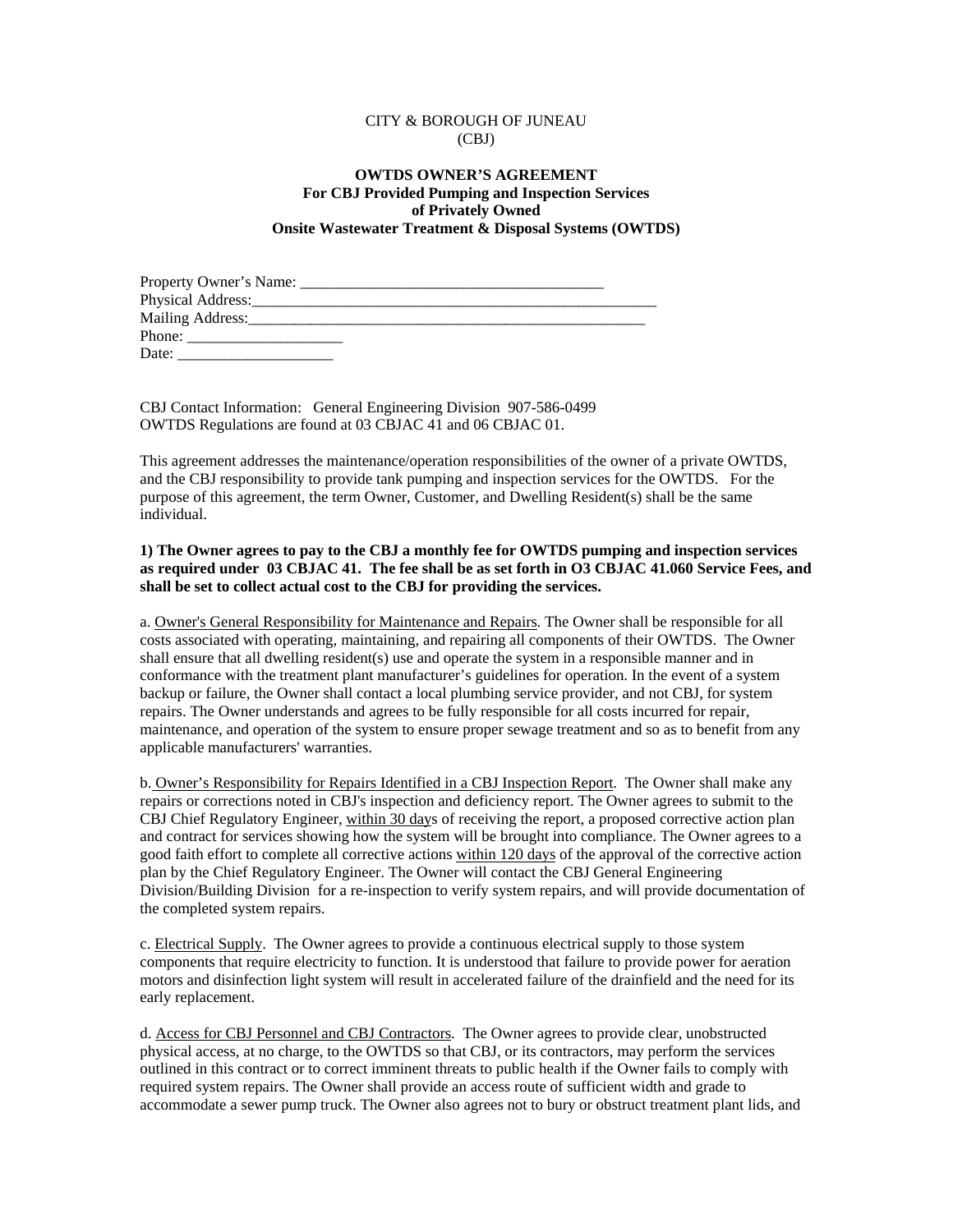OWTS Owner's Agreement Page 2 of 3

access ports.

e. Plans Provided to CBJ. The Owner agrees to provide the CBJ General Engineering Division/Building Division with a copy of the following:

- I. OWTDS design plans prior to system construction,
- II. Any special maintenance schedules or manufacturer's plant data needed for annual inspections,
- III. The Alaska Department of Environmental Conservation (ADEC) final approval for the OWTDS prior to dwelling occupancy.

f. Acknowledgement of Fines and Penalties. The Owner acknowledges that if they should fail to make the required repairs, or fail to submit an action plan satisfactory to the Chief Regulatory Engineer within the required time frame, that the Owner may be subject to a fine of \$100 which will be added to their utility bill. If the Owner continues to fail to make the repairs or submit the plan, they may be subject to an increased fine of \$200, and/or water service shutoff. These penalties are as outlined in 03 CBJAC 41.070.

g. Sale of Property. The Owner agrees that if the property is sold, the current Owner shall disclose to the buyer the requirement that any new owner is required to sign a new Owner's Agreement with the CBJ within 30 days for property transfer.

## **2. The City and Borough of Juneau, General Engineering Division/Building Division, agrees to provide the Owner with the following services:**

a. Annual Inspection and Report. The CBJ, or its contractor, will inspect the OWTDS annually, prepare reports of each inspection, and keep ongoing system records files. A copy of the inspection report will be mailed to the Owner and ADEC within 60 days of the field inspection.

b. Contents of Report. The report will notify the Owner of any observed system failures, deficiencies, corrections, or repairs required to ensure a properly functioning OWTDS.

c. Customer Responsible for Repairs. When system repairs are needed, the owner is responsible for hiring a qualified contractor to make the required repairs to the system. In the event a qualified contractor is not available to do the work within a reasonable time, the Owner may request the CBJ Public Works Department to execute the work on a time-and-materials actual cost contract payable by the Owner. The Public Works Department will schedule the repairs into the department's existing maintenance work schedule, and respond as soon as practicable.

d. Tanks Pumped Every Two Years. The CBJ will have a contractor pump the Owners treatment tank once every two years. The CBJ will attempt to provide the Owner with least 30 days advance written notice of when the contractor is scheduled to complete the work. The pumping contractor will do a tank inspection at this time. Should your treatment tank require pumping at intervals less than every two years, the property owner will be responsible for arranging and paying for the additional service.

e. Educational Materials Provided. The CBJ will develop a WEB page outlining best management practices for the use and operation of OWTDS as well as provide educational mail-outs for OWTDS Owners. The intent of the educational efforts is to emphasis system use practices which optimize the treatment performance, promote system longevity, and minimize long-term operational and maintenance costs for the system.

f. Billing Procedure. The CBJ will bill the Owner monthly as part of the CBJ Water & Waste Management Utility bill.